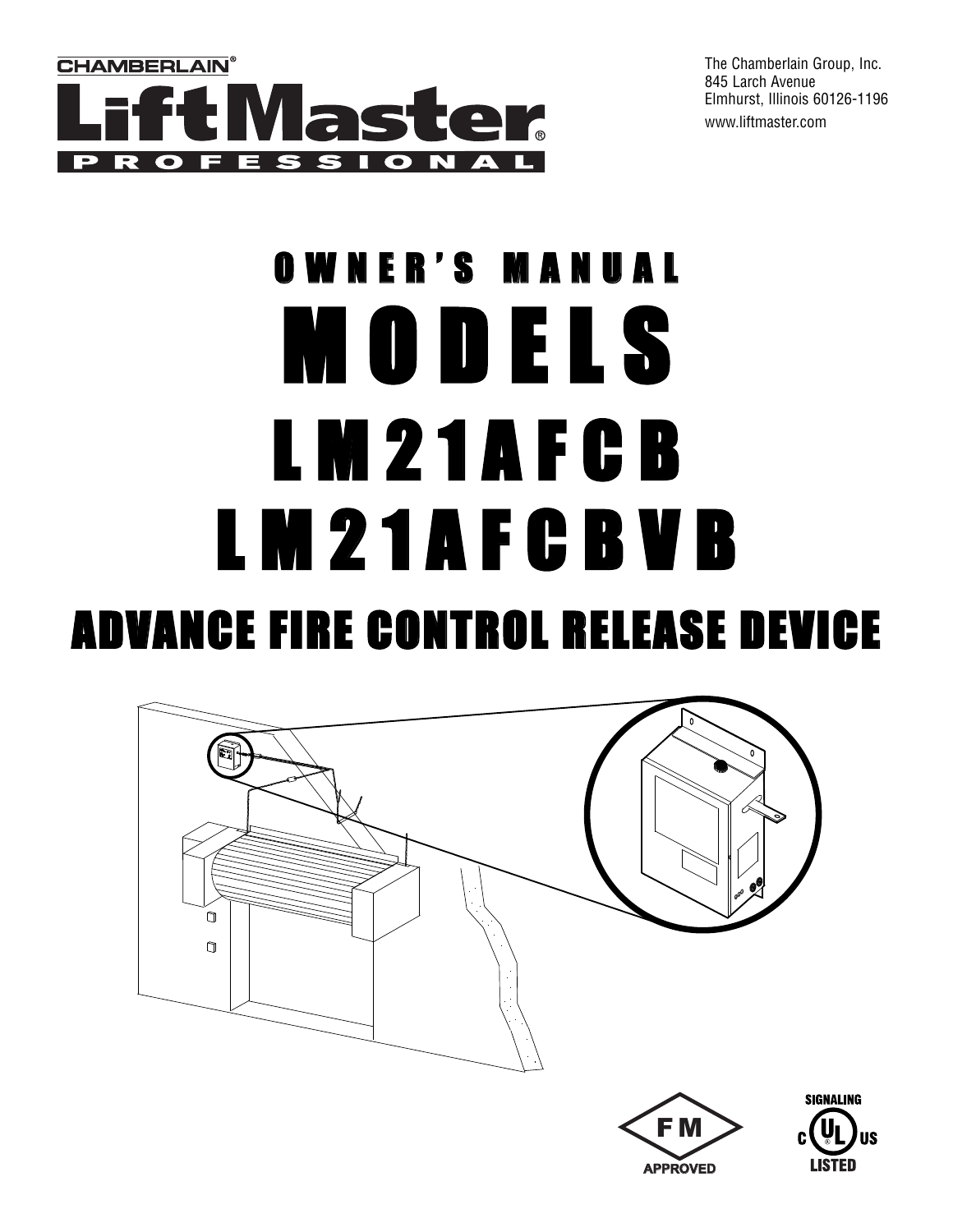# TABLE OF CONTENTS

## **INTRODUCTION**

| <b>INSTALLATION</b> |  |  |  |  |  |  |  |  |  |  |  |  |  |
|---------------------|--|--|--|--|--|--|--|--|--|--|--|--|--|
|                     |  |  |  |  |  |  |  |  |  |  |  |  |  |
|                     |  |  |  |  |  |  |  |  |  |  |  |  |  |
|                     |  |  |  |  |  |  |  |  |  |  |  |  |  |
|                     |  |  |  |  |  |  |  |  |  |  |  |  |  |

### WIRING

# ADJUSTMENTS

| Selectable Delay Settings (Switches 3 & 4) 9 |  |
|----------------------------------------------|--|

# TESTING

| Test Release Device and Door Operator 10-11                |  |
|------------------------------------------------------------|--|
| Test Release Device With Battery Backup Without AC Power12 |  |
|                                                            |  |

# TROUBLESHOOTING

| MAINTENANCE                                 |  |
|---------------------------------------------|--|
| Enclosure Mounted LEDs Status Indicators 14 |  |
| <b>ACCESSORIES AND REPAIR PARTS</b> 15      |  |
|                                             |  |

# **WARNING**

**Mechanical**

### **CAUSE OF STREET WARNING**

**Electrical** 

### WARNING **CAUTION**

When you see these Safety Symbols and Signal Words on the following pages, they will alert you to the possibility of *serious injury* or *death* if you do not comply with the warnings that accompany them. The hazard may come from something mechanical or from electric shock. Read the warnings carefully. When you see this Signal Word on the following pages, it will alert you to the possibility of damage to your door and/or the alert you to the possibility of damage to your door and/or the<br>door operator if you do not comply with the cautionary statements that accompany it. Read them carefully.

#### **AVERTISSEMENT ISOS** *IMPORTANT NOTES:*

- *device, you must read and fully understand this manual and* **ATTENTION** *follow all safety instructions. • BEFORE attempting to install, operate or maintain the release*
- *DO NOT attempt repair or service of your release device unless you are an Authorized Service Technician.*

# INTRODUCTION

### GENERAL DESCRIPTION

adverse above morporaling a reversing electric safety eage to a desired reatures daring miliar testing.<br>Features include a selectable 10, 20, 30 or 60-second time delay The LiftMaster® Fire Control LM21AFCB and LM21AFCBVB Release Device is UL/ULC listed normally energized fail-safe device incorporating state-of-the-art electronic control circuitry. This release device is designed to be used with manual doors or motorized doors incorporating a reversing electric safety edge to create an automated door closing system.

**PRECAUCIÓN PRECAUCIÓN PRECAUCIÓN PRECAUCIÓN PRECAUCIÓN PRECAUCIÓN PRECAUCIÓN PRECAUCIÓN PRECAUCIÓN PRECAUCIÓN PRECAUCIÓN PRECAUCIÓN PRECAUCIÓN PRECAUCIÓN PRECAUCIÓN PRECAUCIÓN PRECAUCIÓN** The high performance control panel responds to emergency conditions generated from an automatic initiating device. Upon door or mechanically release a door in the absence of motorized operation. If the alarm is still present and power is available to the operator, a motorized door can be opened by depressing the open switch of the operator, after which the door will close again. If the door meets an obstruction while in alarm, the door will reverse and make three attempts to close, after which the motor will be shut off and the door will rest on the obstruction. The release device may also be optionally set to fully open the door and subsequently mechanically release the fire door onto the obstruction.

**Profile 2 Profile 2** *Profile 2 Profile 2 Profile 3* **<b>***Profile 3 Profile 3* The device provides 3 count obstruction cycling. A safety timer<br>within the device will turn the motor off and perform a The device provides 3 count obstruction cycling. A safety timer mechanical release if the lower limit is not detected within a predetermined time period. Verify factory-installed options to desired features during initial testing.

**PRECAUCIÓN EN EXAMPLE EN EXAMPLE DE L'ACTE de l'ADVACIÓN EN EL POLITION DE L'ACTE DE L'ACTE DE L'ACTE DE L'ACTE DE L'ACTE DE L'ACTE DE L'ACTE DE L'ACTE DE L'ACTE DE L'ACTE DE L'ACTE DE L'ACTE DE L'ACTE DE L'ACTE DE L'ACTE** reatures include a selectable 10, 20, 30 or oo-second time delay<br>on alarm, remote test, motor voltage sensing, Form C relay output, lower limit detection, safety timer, battery support for release device logic, smoke detectors, standard annunciators and Operating voltage is 120Vac.

As with all releasing device systems, maximum fire protection is provided when installed in accordance with factory specifications and used with fuse link systems.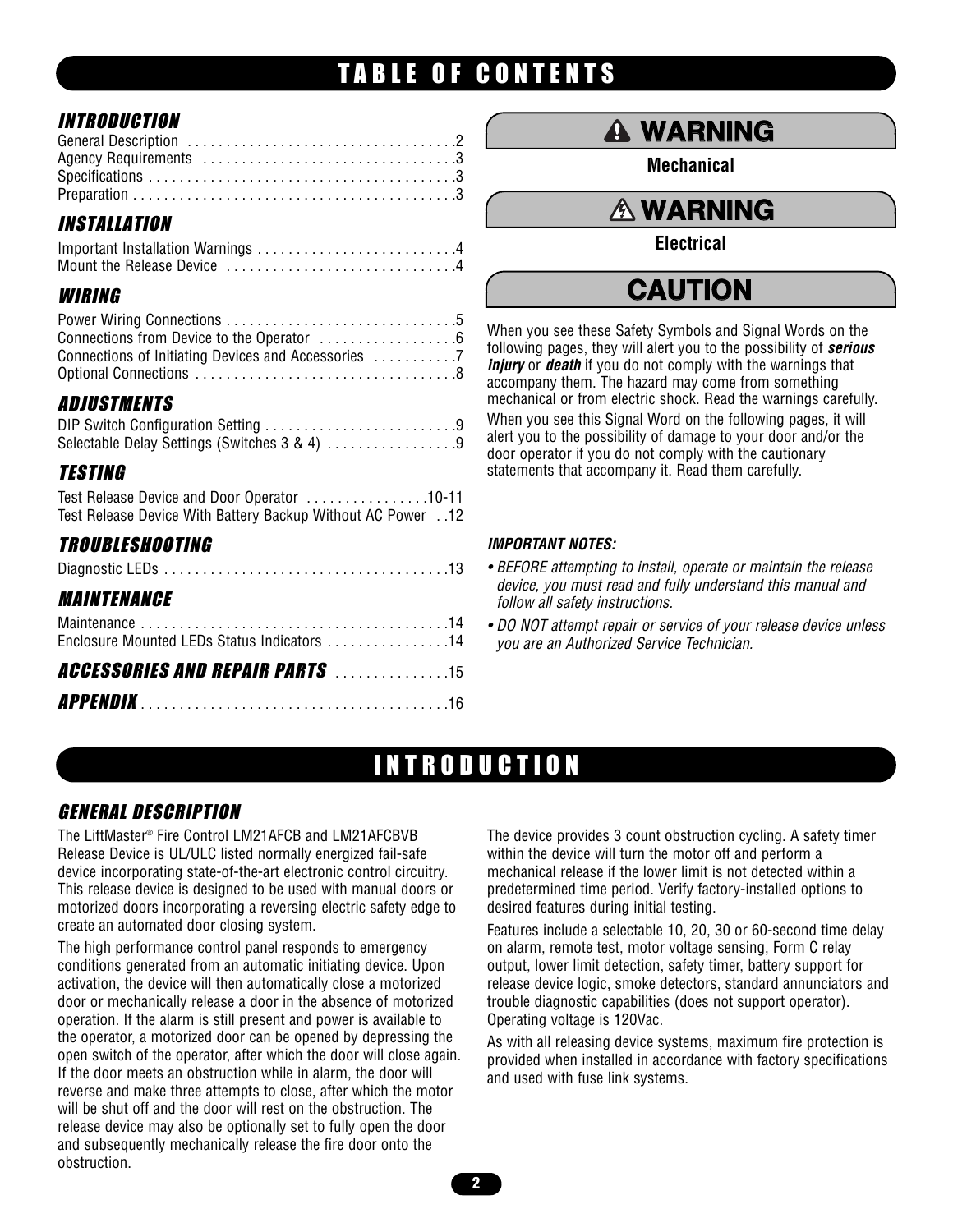# INTRODUCTION

### AGENCY REQUIREMENTS

Installation and testing to factory specifications shall be performed by factory authorized personnel for proper operation in accordance with the latest National Fire Protection Association (NFPA), Underwriters Laboratories (UL), National Electrical Code (NEC), local, state, county, district and/or other applicable building and fire standards, guidelines, regulations and codes including, but not limited to, all appendices and amendments and the requirements of the local authority having jurisdiction (AHJ).

# **WARNING**

To prevent possible SERIOUS INJURY or DEATH:

- DO NOT install this device on a motorized door without an<br>electric safetv edge. electric safety edge.
- DO NOT use this device without fuse links installed.
- Test every 90 days to assure proper operation of release device.

### SPECIFICATIONS

|                                                                            |                                                                                                                                                                    | <b>ELECTRICAL SPECIFICATIONS</b>                       |                                                                                                                 |
|----------------------------------------------------------------------------|--------------------------------------------------------------------------------------------------------------------------------------------------------------------|--------------------------------------------------------|-----------------------------------------------------------------------------------------------------------------|
| <b>VOLTAGE RATING:</b>                                                     | 120Vac, 60Hz                                                                                                                                                       | <b>FUSES:</b>                                          | 2A $@$ 250V, 2AG SIo-BIo Type                                                                                   |
| <b>STANDBY CURRENT:</b><br><b>ALARM CURRENT:</b><br><b>BATTERY RATING:</b> | .20A<br>.25A<br>12V 4.5AH Sealed Lead Acid<br>Batteries (2), Maximum charge                                                                                        | <b>MOTOR CONTROL SENSE:</b><br><b>AUXILIARY POWER:</b> | Input Voltage 24Vac/dc<br>Typical +15% / $-10\%$ ;<br>Input Current not to exceed .004A<br>24Vdc @ .75A Maximum |
| <b>BATTERY STANDBY TIME:</b><br><b>INITIATING DEVICE:</b>                  | current .150Amps<br>LM21AFCB, 48 hours<br>LM21AFCBVB, 36 hours<br>Maximum line impedance 20 ohm;<br>Maximum current not to exceed<br>.010A.; Maximum voltage 24Vdc | <b>COMMON ALARM RELAY:</b><br>(MAX. CONTACT RATING)    | .5A 125Vac 60Hz<br>1A 24Vdc Resistive                                                                           |
|                                                                            |                                                                                                                                                                    | <b>MECHANICAL SPECIFICATIONS</b>                       |                                                                                                                 |
| LOAD RATING:<br><b>PHYSICAL DIMENSIONS:</b>                                | Support and Release 40 lbs. Max.<br>$10'' \times 10'' \times 5''$ (h x w x d)                                                                                      | WEIGHT:<br>(INCLUDING BATTERIES)                       | Approximately 18 lbs.                                                                                           |

# **PREPARATION**

It is imperative that the wall or mounting surface provide adequate support for the release device.

Refer to the door manufacturer's recommendations for use of this product with specific door being utilized. Use only hardware approved or recognized by the appropriate testing and listing agencies in conjunction with the installation of this product.

Additional items may be required to complete the installation:

- Concrete anchors or fasteners
- Sash chain or 1/16 cable
- Eyebolts-hook
- Fuse links
- Turnbuckles

• Smoke detectors (up to 4 may be installed with this device) Refer to NFPA 72 and NFPA 80 for instructions concerning proper placement and detection coverage. End-of-line devices shall be installed for supervision of electrical power to 4-wire smoke detector. When using 4-wire smoke detectors with this device, electrical supervision must be provided by means of a UL/ULC listed end-of-line relay.

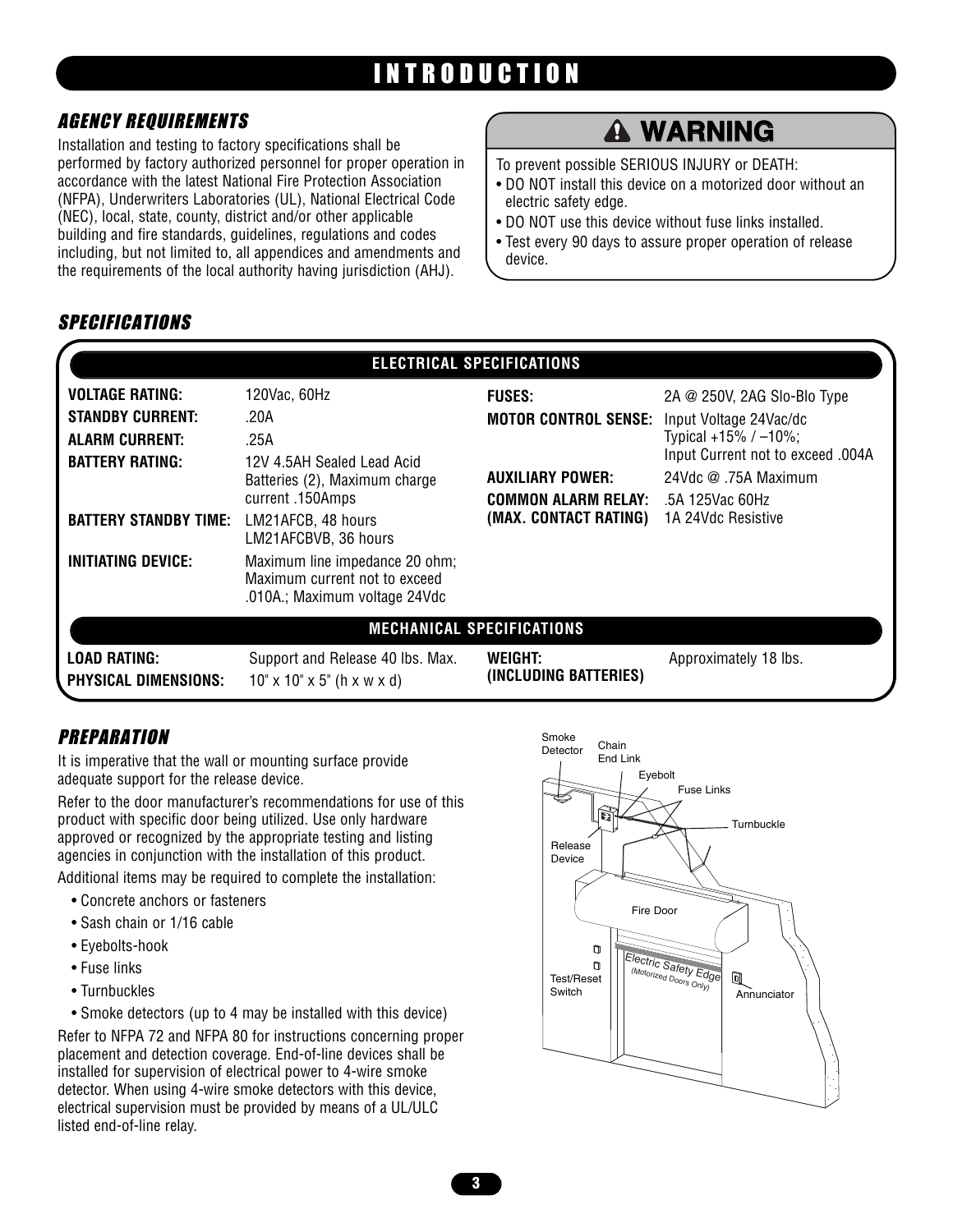# INSTALLATION

# **IMPORTANT INSTALLATION INSTRUCTIONS** U LATI**on A WARNING**

# **To reduce the risk of SEVERE INJURY or DEATH:**

- 1. READ AND FOLLOW ALL INSTALLATION WARNINGS AND INSTRUCTIONS.
- 2. NEVER connect release device to power source until instructed to do so.
- 3. DO NOT install this device on a motorized door without an electric safety edge.
- 4. DO NOT use this device without fuse links installed.
- 5. Concrete anchors MUST be used if mounting release device into masonry.
- 6. DO NOT exceed maximum pull rating of 40 lbs. on releasing device.

#### **Classification:**

Releasing device as defined by Underwriters Laboratories.

#### **Installation Requirements:**

**Installation Requirements:**<br>Intended for "Indoor Dry" locations; all wiring must be performed in accordance with the most current version of NFPA 72 - National Fire Alarm Code and the National Electric Code.

### MOUNT THE RELEASE DEVICE

Installation procedures vary according to door types. Refer to door manufacturer's recommendation that applies to your door.

- 1. Mount the release device on a vertical surface with chain end link exiting side of enclosure.
- 2. Secure the release device enclosure with fasteners (#10 is the minimum size recommended). If installing in masonry, use concrete anchors (not provided).
- 3. Install hardware (sash chain or 1/16 cable, eyebolts-hook, fuse links, turnbuckles—not provided) according to door manufacturer's recommendations. *NOTE: The end link direction of pull must be perpendicular to the side of the release device enclosure. Install an eyebolt a minimum distance of 12" from the release device to adequately redirect sash chain pull.*
- 4. Install end link by pressing mechanical reset to allow insertion of end link. Push end link completely in and release mechanical reset to latch end link.
	- 5. Remove sash chain or cable slack by adjusting turnbuckle.



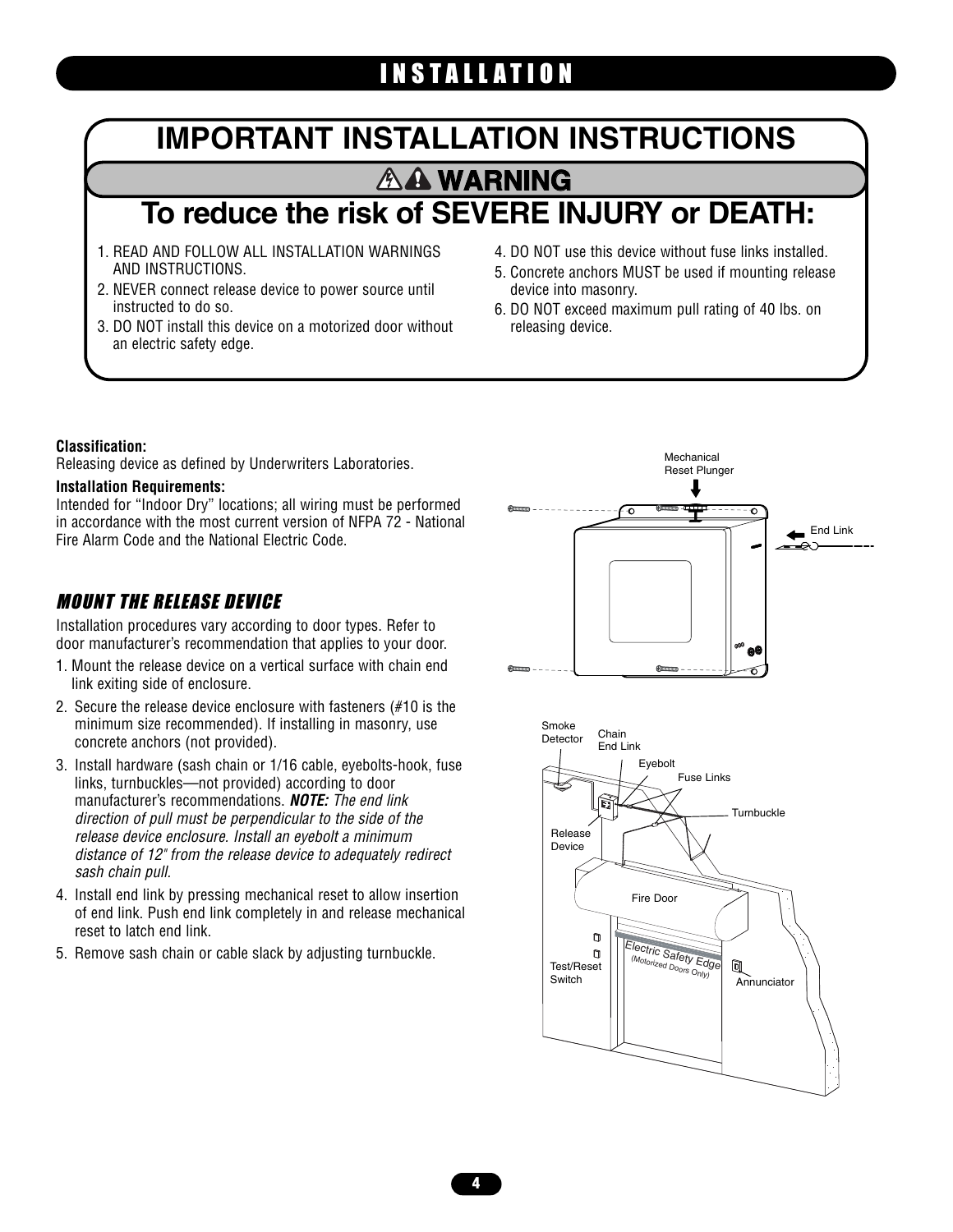# WIRING **WARNING**

# **A WARNING**

To reduce the risk of SEVERE INJURY or DEATH:

- ALL electrical connections MUST be made by a qualified individual.
- Disconnect power at the fuse box BEFORE proceeding. Release device MUST be properly grounded and connected in accordance with local electrical codes.
- Installation of ALL wiring and connections, including Class 1 and Class 2 circuits, shall be performed in accordance with, but not limited to, the latest NFPA, UL and N.E.C. standards and codes. In addition, ALL installations subject to Canadian standards shall be performed in accordance with the Canadian Electrical Code, Part I, with respect to wiring material type, wiring gauge related to power capacity requirements and<br>circuit length and wiring methods circuit length and wiring methods.

### POWER WIRING CONNECTIONS

This device is designed to be used on motorized doors incorporating a reversing feature safety edge. Verify wiring configuration with that recommended by door manufacturer for use of this product with specific door and accessories being utilized.

- 1. Confirm power source for adequate voltage of 108 to 132Vac.
- 2. Disconnect power at fuse box to the release device and door operator before continuing.
- 3. Connect 120Vac (single phase) power source inputs to terminals L1 (line) and L2 (neutral) of the power strip. The third position is used for earth ground. *NOTE: Do not apply incoming power or connect battery at this point.*
- ALL power wiring should be on a dedicated circuit and well protected. The location of the power disconnect should be visible and clearly labeled.
- ALL power and control wiring MUST be run in separate conduit.
- A reversing edge MUST be installed on ALL motorized doors BEFORE proceeding with the installation.



#### WIRE ROUTING **ADVERTING**



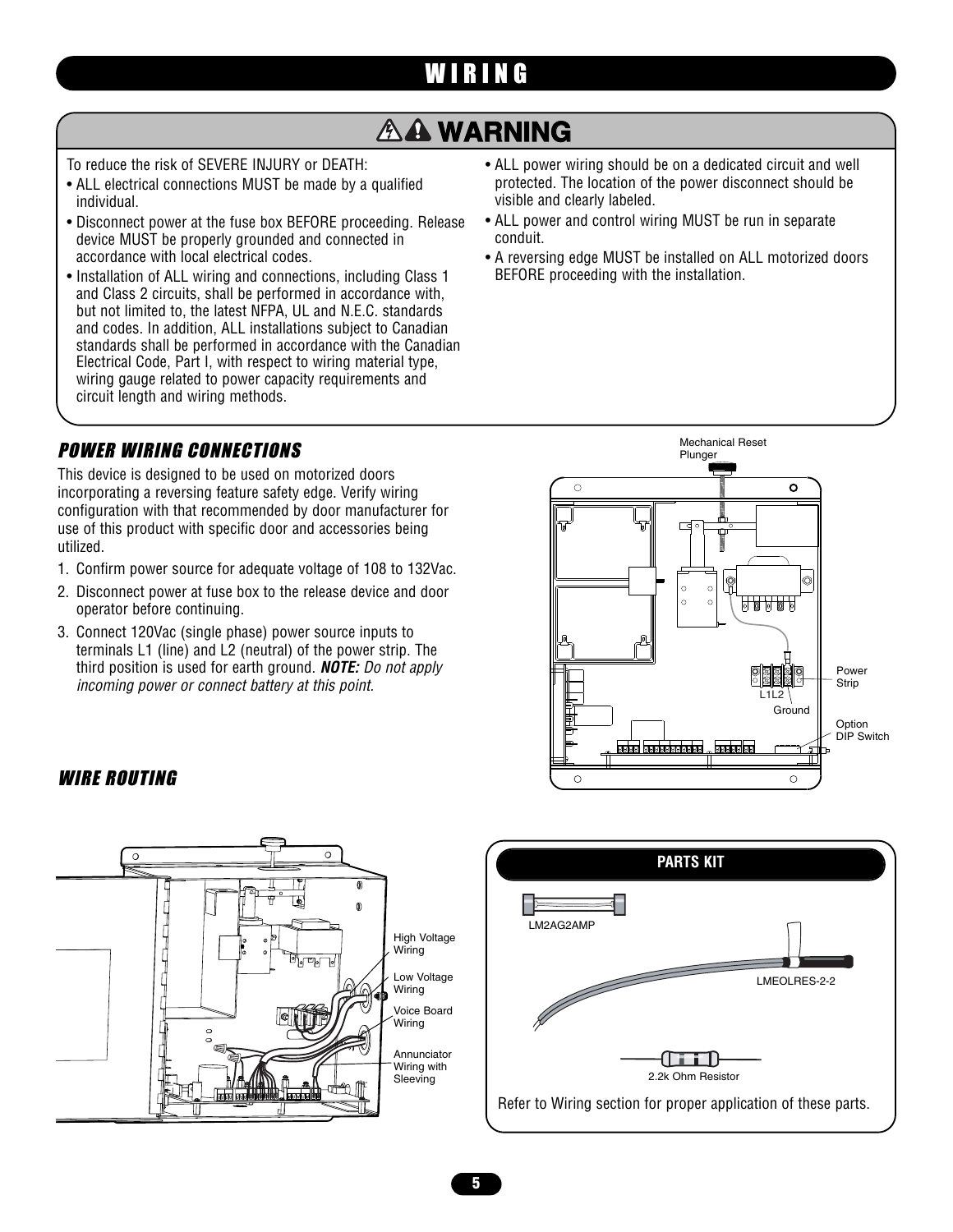# WIRING

### CONNECTIONS FROM DEVICE TO THE OPERATOR

*NOTE: For low voltage wiring #18 AWG is recommended.*

#### **OPERATOR CONNECTIONS**

1. Connect terminals 11 and 12 from the release device to the transformer secondary in the door operator. The required voltage should be 24-30Vac.

*NOTE: This connection must be made in order to avoid a mechanical release in alarm conditions when the door is not closed (Figure 2).*

2. **Connect release device to auxiliary limit switches on the operator. These are required and must be provided by the door operator manufacturer.**

#### **Auxiliary Closed Limit Switch (Figure 1):**

Connect a wire from the common and N/O of the auxiliary limit switch to terminals 13 and 14 on the release device. This input will not allow a mechanical release if the auxiliary close limit is activated. This circuit also turns off annunciators when the auxiliary close limit is activated.

# **CAUTION**

To prevent DAMAGE to the circuit board, auxiliary limit switches MUST be provided as dry contacts and may not be used in conjunction with the simultaneous switching of a motor control or ANY other voltage through the same contacts. Connections of this type will result in immediate damage to the release device.

#### **Auxiliary Open Limit Switch (Figure 1):**

Connect a wire from the common and N/O of the auxiliary limit switch to terminals 14 and 15 on the release device. A connection to an auxiliary up limit switch is required for 3-cycle obstruction count feature. Adjust the auxiliary open limit to activate just before the operators open limit is activated.

switch). The close relay output latches to initiat<br>through the operator after the factory set delay. 3. Connect wires from terminals 7, 8, 9, and 10 to the door operator terminals that are used for 3-button station (for use with N/O 'Close' switch, N/O 'Open' switch and N/C 'Stop' switch). The close relay output latches to initiate a door closure



### **BATTERY CONNECTION / MAINTENANCE**



#### TB2 ∣⊗ |⊗ **⊗** L1 L2 L3 Hot **Neutral** 120Vac 120Vac 1-Phase 1-Phase

#### **POWER CONNECTION**

Replace batteries every 2 years.

Field Wiring shall consist of 22-18 AWG wiring. Use only 250 VAC, 2 Amp, 3 AG Slo-Blo fuses.

- 1. Supervised, power limited circuit, 20 Ohm maximum line impedance.
- 2. Unsupervised circuit, 20 Ohm maximum line impedance.
- 3. Unsupervised, power limited circuit, 20 Ohm maximum line impedance.
- 4. Maximum of 4 Class B Style A detectors. LMEOLRES-2-2 required for supervision.
- 5. Maximum of 2 Class B Style W notification appliances. 0.75 Amp at 24 VDC maximum. Supervised, non-power limited circuit. 20 Ohm maximum line impedance. Place 2.2 kOhm resistor between 16 & 20 if unused.

**6**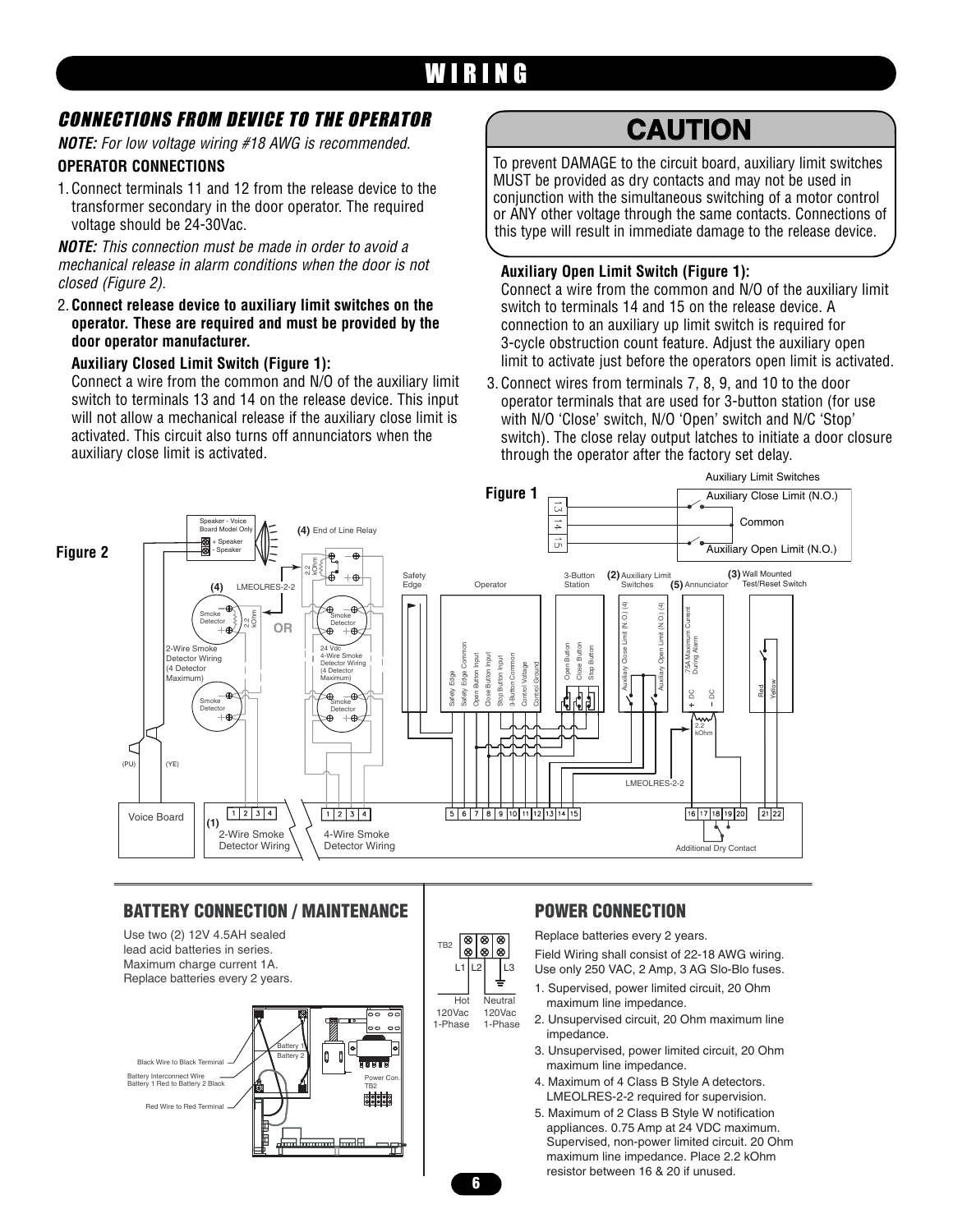# WIRING

### CONNECTIONS OF INITIATING DEVICES AND<br>ACCESSORIES ACCESSORIES

A maximum of 4 smoke detectors may be installed with this device. Refer to NFPA 72 and NFPA 80 for instructions device. Heler to NFPA 72 and NFPA ou for instructions<br>concerning proper placement and detection coverage. End-of-line devices must be installed for supervision of electrical power to 4-wire smoke detector. When using 4-wire smoke detectors with this device, electrical supervision must be provided by means of a UL/ULC listed end-of-line relay.

*NOTE: For low voltage wiring #18 AWG is recommended.*

#### **Normally Open "2-Wire," Class B Style A 12Vdc Initiating Devices**

- 1. Connect wiring from N/O initiating device loop to terminals 2 and 3.
- 2. Place the supervisory resistor (LMEOLRES-2-2) across the terminals of the last initiating device. Observe proper polarity, 2 (+), 3 (-) (Figure 3).

#### *OR*

#### **Normally open "4-Wire," Class B Style A Initiating Devices**

- 1. Connect wiring from N/O 4-Wire initiating device loop to Connect wiring from N/O 4-Wire initiating device loop to<br>terminals 2 and 3. (Do not share alarm loop with other alarm circuits.)
- 2. Place the supervisory resistor (LMEOLRES-2-2) as illustrated in figure 4 or 5. (Do not share alarm loop with other alarm circuits.)
- 3. Auxiliary power (+24Vdc) for smoke detectors may be obtained from terminals  $1 (+)$  and  $4 (-)$  for  $+24$ Vdc. There is a 4 detector maximum, and an end-of-line relay device must be used (Figures 4 & 5).

*NOTE: End-of-line devices must be installed adjacent and after the last initiating device. Initiating device loops are supervised and cannot be direct series or paralleled between multiple release devices or shared with other alarm equipment. For proper wiring configurations from multiple smoke detectors or signaling for simultaneous closure on multiple doors, call technical support, 1-888-528-7870. Incorrect wiring between devices may cause damage to the release control circuit and void warranty.*

4. In lieu of smoke detectors, the release device may be put into  $\binom{StyleA}{(N/O)}$ alarm by the fire alarm control panel. Most commonly, a relay module is used as an interface between the fire alarm control panel and the release device. The relay module must provide panel and the release device. The relay module must provide<br>Form C dry contacts for connection to the appropriate terminals on the release device (Figure 6).

*NOTE: When choosing a relay module to activate the release device in an alarm condition, always select one that provides Form C dry contact relays. Do not use any relay module providing or passing any (control) voltage through the contacts into the release device. The passage of voltage through such a relay module into the release device will cause problems with the operation of the device and may damage the device's terminals and/or circuit board.*

# **WARNING**

To prevent possible SERIOUS INJURY or DEATH:

- End-of-line devices MUST be installed for supervision of End-of-line devices MUST be installed for super<br>electrical power to 4-wire smoke detector.
- DO NOT install this device on a motorized door without an electric safety edge.









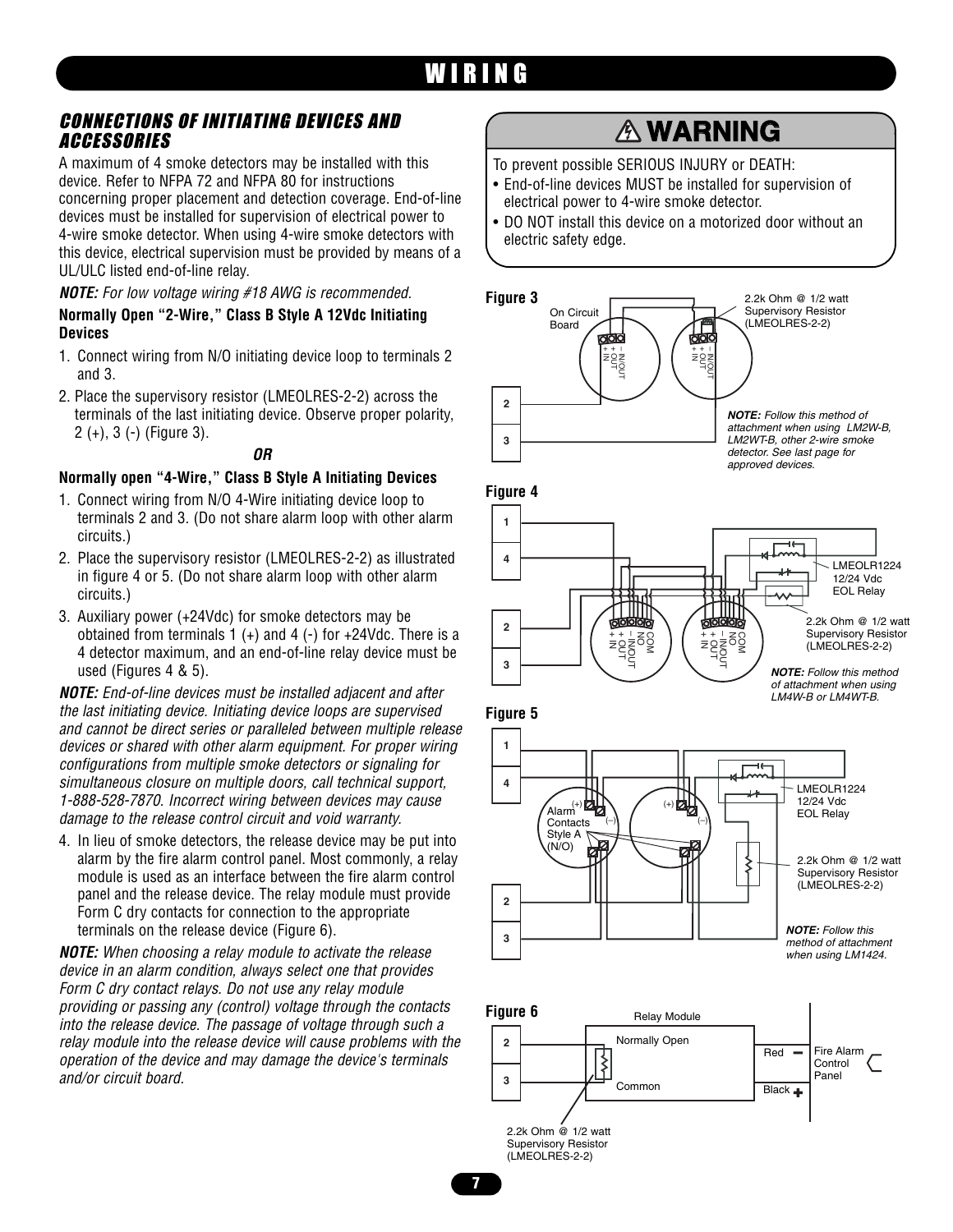# WIRING

### OPTIONAL CONNECTIONS

#### **WALL MOUNTED REMOTE TEST / RESET SWITCH**

The provided LMRT switch should be wall mounted using a single gang junction box at approx. 4' above floor level. Connections should be made between N/O contacts (red and yellow wires) on the LMRT to terminals 21 and 22 in the releasing device (Figure 9). The LMRT test / reset switch provides two functions to the releasing device:

- 1) Test Function. The releasing device can be tested by turning and holding the LMRT switch. See Testing section for details.
- 2) Alarm Resetting. The LMRT can be used to reset a latched alarm condition if the door is closed and the alarm input has returned to the standby state (alarm is no longer active). Reset can be accomplished by turning and releasing the switch. **Door may re-open automatically if auto-open feature is enabled, see DIP Switch Configuration Setting section.**

*NOTE: This connection is necessary if floor level resetting of the device or Auto Opening is required.*

#### **ANNUNCIATOR**

Connect annunciator (#LMHS2475ADA) to 16  $(+)$  and 20  $(-)$ . End-of-line resistor (LMEOLRES-2-2) must be installed as illustrated (Figure 7). A maximum of two annunciators may be connected. Maximum output current of the devices must not exceed .75A dc. Route wires through the non-conductive sleeving (provided) covering any exposed bare wires. Maximum distance of wire run within conduit not to exceed 20' total. *NOTE: If installing two visual annunciators they must be installed on opposite walls. If these inputs are not used, place the 2.2k Ohm resistor from the parts kit between terminals 16 and 20.*

#### **ADDITIONAL DRY CONTACT RELAY**

An additional dry contact relay is provided between 17 (Common) and 18 (N/C ) and 19 (N/O). Maximum switched current is .15A 125Vac, 1A 24Vdc. Switching of this relay occurs immediately upon sensing an alarm.

#### **VOICE BOARD OPTION**

The voice board provides one of two verbal warnings that the fire door is closing. Typically, depending on the length of the delay chosen on the release device, a warning tone will occur prior to the message, which is approximately 10 seconds in length (for example, a 20 second delay setting on the release device will result in a 10 second warning tone followed by the verbal warning message). There are two messages that may be selected:

Message 1: Warning tone followed by the message, "Warning! An emergency condition exists and this fire door is about to close; please remove any obstructions from its path and stand clear."

Message 2: Warning tone followed by the message, "Warning! This fire door will close in 10 seconds... 5 seconds... the fire door is now closing; please remove any obstructions from its path and stand clear."

# **CAUTION**

To prevent DAMAGE to the circuit board, auxiliary limit switches MUST be provided as dry contacts and may not be used in conjunction with the simultaneous switching of a motor control or ANY other voltage through the same contacts. Connections of this type will result in immediate damage to the release device.

The release device has an 8-position DIP Switch mounted on the circuit board, and the switch at position #8 permits selection of either message. In the "ON" position, Message 1 is activated; in the "OFF" position, Message 2 is activated.

The voice board can drive up to two 70.7V speakers (Model<br>LM8SP) or speaker inputs to speaker strobes (Model The voice board can drive up to two 70.7V speakers (Model LMPSTR2475ADA). Maximum delivered power is 5 watts.

**ATTENTION** counterclockwise increases the volume (clockwise to decrease A potentiometer (VR1) is mounted on the board and rotation volume) (Figure 8).





**Figure 9**



*NOTE: LMRT key switch must be installed within a single gang junction box with a minimum 2" depth using appropriate 6-32 mounting screws and mounted on the same wall and within the same room as is the release device. All wire connections must be secured with appropriate wire nuts.*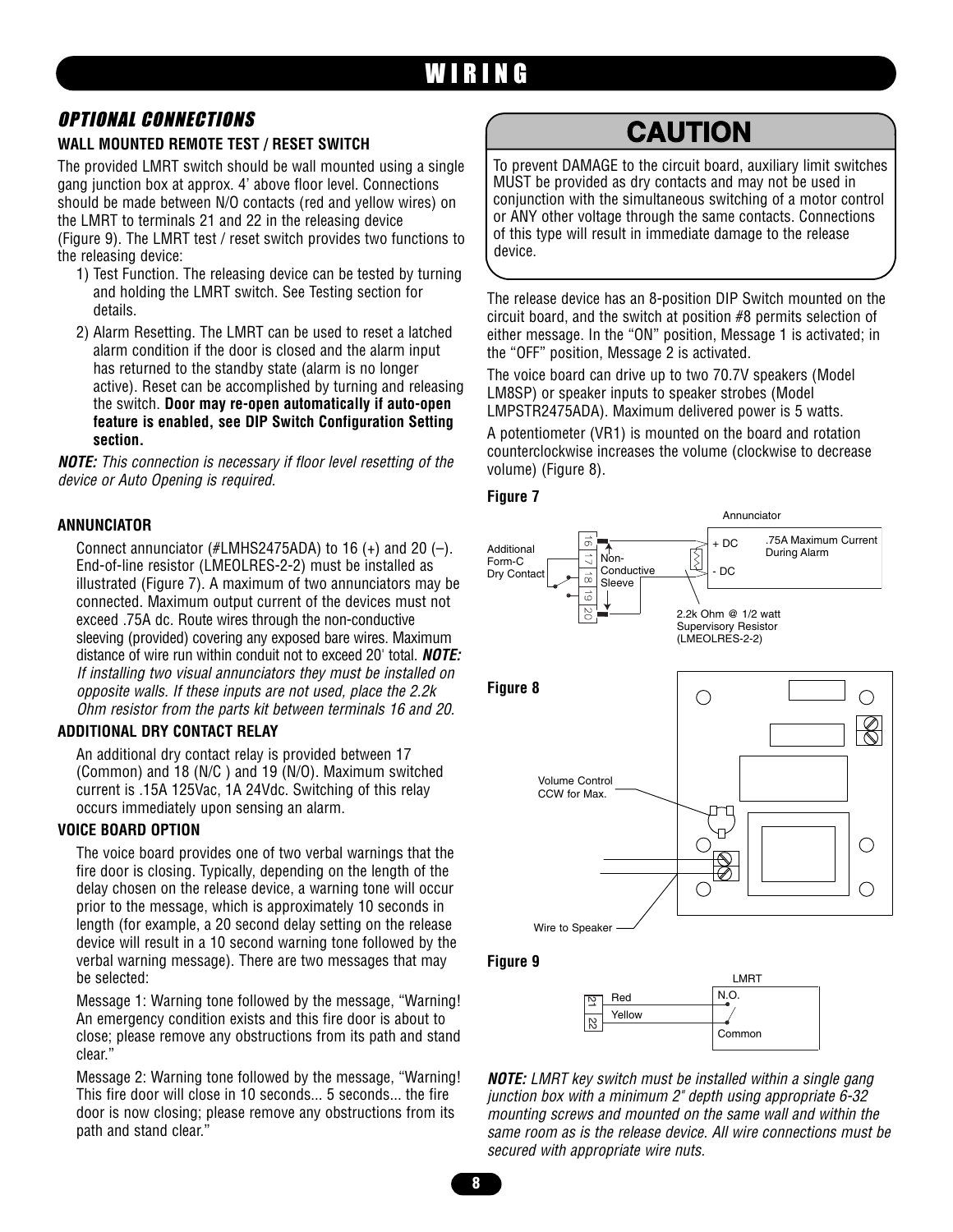# ADJUSTMENTS

## DIP SWITCH CONFIGURATION SETTING

The release device has DIP switch selectable options. The options DIP switch is located next to terminal block 5. Set all DIP switch options before applying power to the system. The selection of positions is listed below.



Factory default setting of 10 seconds shown.

| <b>DIP Switch</b> | Switch "ON"                                                                                                                                                                                                                               | Switch "OFF"                                                                                                                                                                                                                                        |
|-------------------|-------------------------------------------------------------------------------------------------------------------------------------------------------------------------------------------------------------------------------------------|-----------------------------------------------------------------------------------------------------------------------------------------------------------------------------------------------------------------------------------------------------|
|                   | Motorized door. The device will attempt to close the door with<br>the motor before releasing.                                                                                                                                             | Manual door. The device will drop the door without attempting<br>to close it with a motor.                                                                                                                                                          |
| 2                 | Stop on obstruction. If a motorized door is used, the device<br>will attempt to close the door but will reverse if the safety<br>edge is triggered. The device will stop the door on the<br>obstruction when it is sensed the third time. | Drop after sensing an obstruction three times. The device will<br>attempt to close the door but will reverse if the safety edge is<br>triggered. The device will fully open the door after a third<br>obstruction is sensed and then drop the door. |
| 3                 | DIP switches 3 and 4 control the length of the delay, either 10,<br>20, 30 or 60 seconds depending on the switch settings.                                                                                                                | DIP switches 3 and 4 control the length of the delay, either 10,<br>20, 30 or 60 seconds depending on the switch settings.                                                                                                                          |
| 4                 | DIP switches 3 and 4 control the length of the delay, either 10,<br>20, 30 or 60 seconds depending on the switch settings.                                                                                                                | DIP switches 3 and 4 control the length of the delay, either 10,<br>20, 30 or 60 seconds depending on the switch settings.                                                                                                                          |
| 5                 | 6-Minute safety timer. Will drop the door after 6 minutes if the<br>close limit is not achieved by a motorized closure.                                                                                                                   | 3-Minute safety timer. Will drop the door after 3 minutes if the<br>close limit is not achieved by a motorized closure                                                                                                                              |
| 6                 | Line Power Loss Alarm. Treat a loss of line power as an alarm,<br>which leads to door closure or drop.                                                                                                                                    | Operate normally from battery power when line power is lost.<br>(Standard)                                                                                                                                                                          |
| 7                 | Auto-Open. Open a motorized door automatically after alarm<br>condition is cleared by Remote Test / Reset Switch.                                                                                                                         | Auto-Open Disabled. Keep door closed after alarm condition is<br>cleared. (Standard)                                                                                                                                                                |
| 8                 | For voice board option only, this selects Message 1.                                                                                                                                                                                      | For voice board option only, this selects Message 2.                                                                                                                                                                                                |

### SELECTABLE DELAY SETTINGS (SWITCHES 3 & 4)

The release device will provide a factory default delay of 10 seconds before releasing the fusible link chain upon alarm. The length of the delay is controlled by the positions (Off or On) of the number 3 and 4 switches on the 8-position DIP switch mounted on the logic board. Four preset delays are available and are shown.

| <b>Delay Setting</b> | <b>Switch Position</b> |
|----------------------|------------------------|
|                      |                        |
| 10 Seconds           | ∩ff<br>ገff             |
| 20 Seconds           | ገff<br>()n             |
| 30 Seconds           | ∩ff                    |
| 60 Seconds           |                        |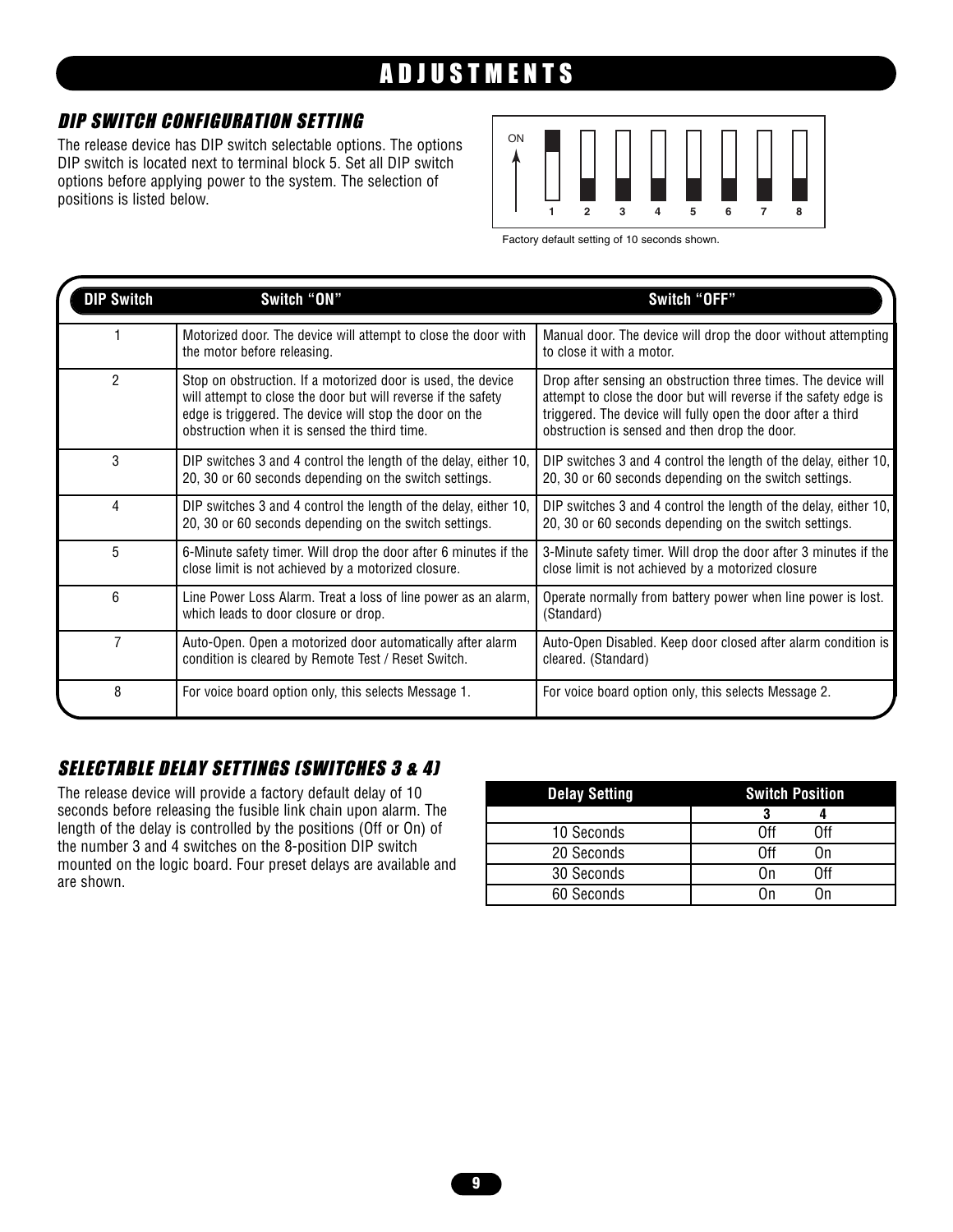# TESTING

### TESTING

Testing does not affect normal operation of alarm system when connected to release device/control panel. Testing of the release device is independent of, and shall in no way be interpreted as an alternative method of, testing of a central fire alarm system, motorized operator and/or any other system component employed on the fire door or counter fire door installation. Complete testing and normal operation can only be accomplished with power applied to device. Verify options ordered and installed with device.

### TEST RELEASE DEVICE AND DOOR OPERATOR **AUTOMATIC DOOR CLOSURE TESTS**

#### **(MOTORIZED DOORS ONLY)**

#### **Release Device Test Button – with AC Power**

- 1. Clear fire door opening and prohibit traffic through door opening while testing.
- 2. Turn on power to release device. The Red power LED will light on the release device and the battery trouble sounder will begin to beep.
- 3. Connect battery leads using the included battery interconnect wire and the release device battery wires (Figure 10). Green LED will light indicating battery is connected and charging.
- 4. Turn on power to motor. Motor sense disable Yellow LED will light indicating power is present at motor control secondary.
- 5. Fully open door.
- 6. Depress and continue to hold the test button on the release device. The optional annunciator (or voice board) will turn on and after the preset delay the door will begin to close. Annunciator will turn off when door reaches the auxiliary close limit.
- 7. Release test button. The test is complete.
- 8. Depress "Open" button on door control to raise door to fully open position.

# **WARNING**

To prevent possible SERIOUS INJURY or DEATH:

- Clear fire door opening and prohibit traffic through door<br>copening while testing. opening while testing.
- DO NOT install this device on a motorized door without an electric safety edge.
- Test every 90 days to assure proper operation of release device.

#### **Figure 10**

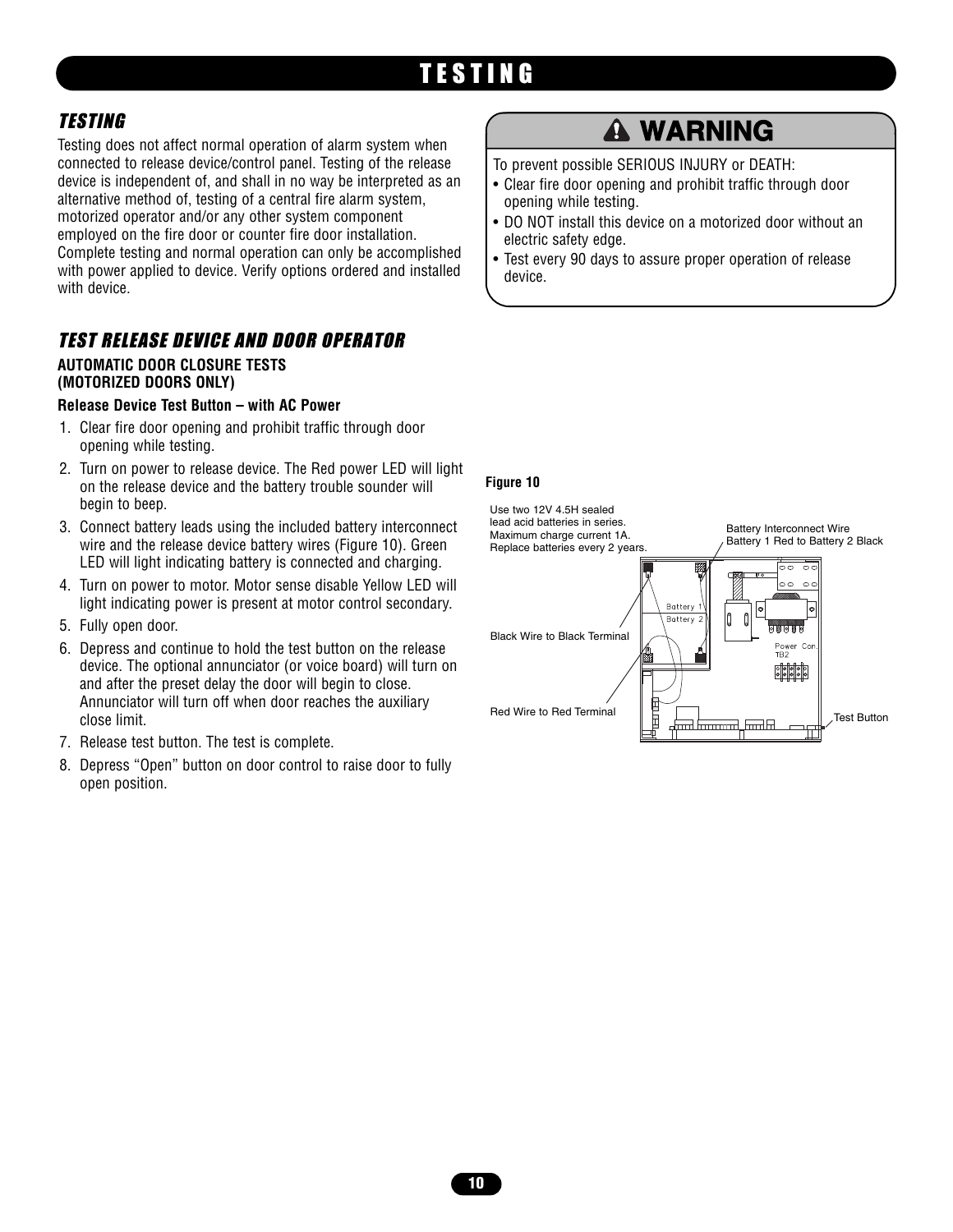# TESTING

# TEST RELEASE DEVICE AND DOOR OPERATOR

#### **AUTOMATIC DOOR CLOSURE TESTS (CONTINUED) (MOTORIZED DOORS ONLY)**

#### **Three-Cycle Obstruction Test**

- 1. With the door fully open, place an obstruction no less than 12" in height in the normal path of the door.
- 2. Depress and continue to hold the test button of release device through step 4. Optional annunciator will turn on indicating a door closure is about to occur. After the preset delay the door will begin to close.
- 3. Upon contact with the suitable obstruction being utilized, the safety edge will reverse the operator raising the door to the open position. The release device will make three attempts to close through the operator. The release device will turn off the operator when the door reaches the open position and releases the door mechanically through the drop release mechanism. *NOTE: The release device can optionally be set to stop the door on the obstruction after the third triggering of the safety edge (see DIP switch options). The door will stop on the obstruction and will close fully after the obstruction is removed. The annunciator will continue to sound until the alarm condition has been cleared.*
- 4. Release test button. The test is complete.
- 5. Reset the fire door per manufacturer's instructions.
- 6. Reset release device by pushing in and holding the mechanical reset plunger. Insert end link through enclosure opening and release reset plunger latching the end link.
- 7. Depress Open button on operator control raising door to open position.

#### **Wall Mounted Test / Reset Switch (provided)**

This test disables the internal counter circuit and allows the door to continuously cycle if a suitable obstruction is utilized (refer to Three –Cycle Obstruction Test.)

- 1. Clear fire door opening and prohibit traffic through door opening while testing.
- 2. Insert key into wall mounted Test / Reset switch, turn key and hold in direction of test indicator until test is complete. Annunciator will turn on and the door will begin to close after preset delay. If no obstruction is placed in the path of the closing door, the door will fully close and the motor will turn off. If an obstruction is encountered, the door will close until it strikes the obstruction and reverse to a fully open position. The door will immediately begin to close again and continue this cycle until the key is returned to the off position.
- 3. Return Test / Reset switch to off position to silence the annunciator. The door will re-open if Auto-Open feature is enabled, see DIP Switch Configuration Setting.

#### **Auxiliary Closed/Open Limit Detection Test**

- 1. Clear fire door opening and prohibit traffic through door opening while testing.
- 2. Depress "Close" button on door control to close door.
- 3. Green Close Limit LED will be lit on Logic Board (Figure 11).
- 4. Depress "Open" button on door control to open door.
- 5. Green Open Limit LED will be lit on Logic Board (Figure 11).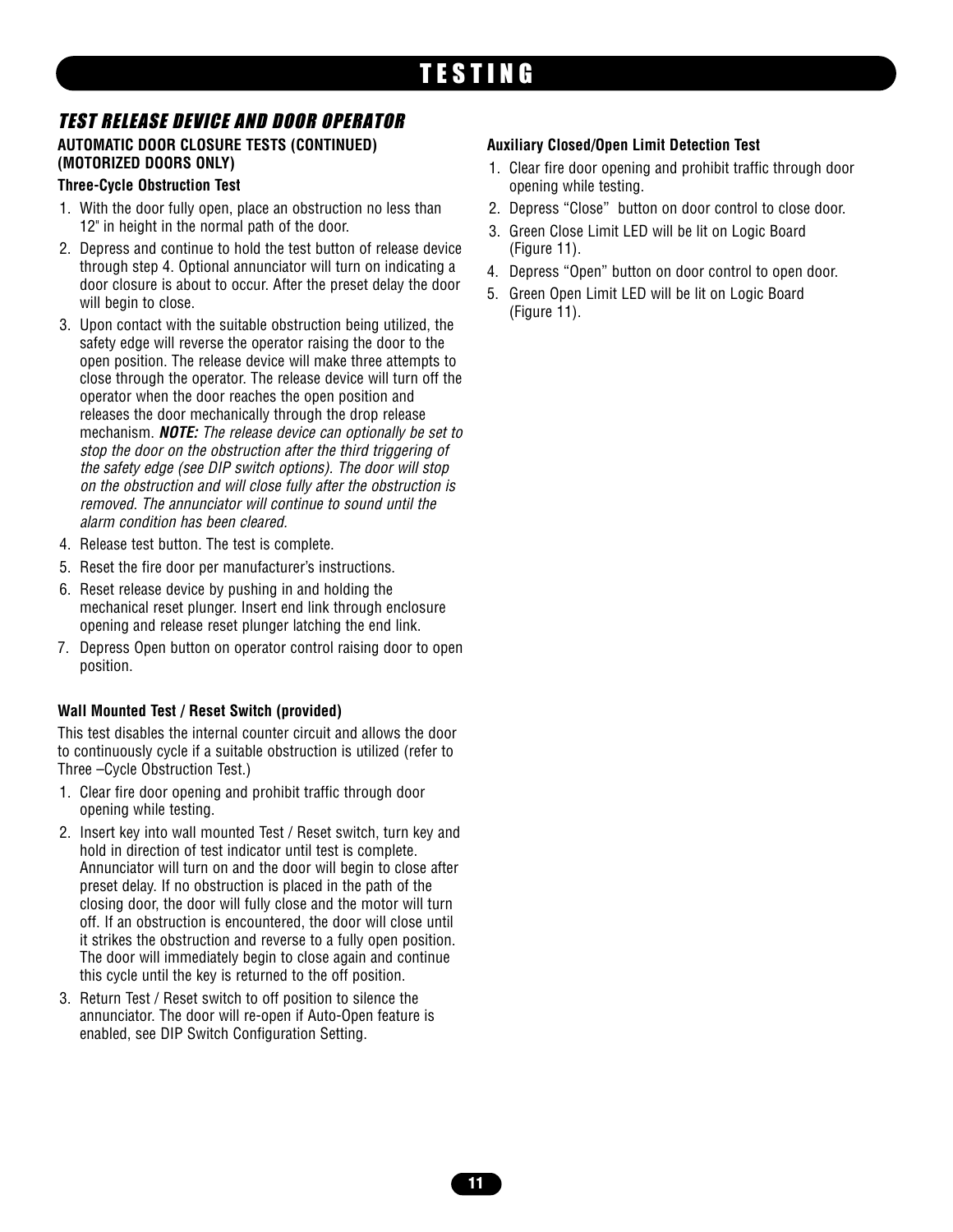### TEST RELEASE DEVICE WITH BATTERY BACKUP WITHOUT AC POWER

#### **MECHANICAL DOOR CLOSURE TEST**

This test verifies a mechanical release in absence of power to the operator. *NOTE: This test requires mechanical door resetting per manufacturer's instructions before returning the Fire Door to service.*

- 1. Clear fire door opening and prohibit traffic through door opening while testing.
- 2. Fully open door. Disconnect power to operator and release device. *NOTE: Batteries must be connected and the Green LED must be lit, if not door will release (close).*
- 3. The mechanical release disabled LED (Yellow) is off if the door is not closed. Turn and hold the Test / Reset Switch or depress and hold "Test" button on release device. Annunciator will sound indicating a door closure is about to occur and after preset time delay (refer to the Configuration Settings) device will release door. Release Test / Reset Switch.
- 4. Reset fire door per door manufacturer's instructions, then reset device release mechanism by pressing mechanical reset plunger. Fully insert end link through release device side opening and release mechanical reset plunger to latch end link.
- 5. Restore power to the operator and the release device. Red LED should light on the release device indicating power has been restored
- 6. Raise door to its fully open position. Press the "Reset" button on the device.
- 7. After completing all tests, verify that door is in its normal condition (open or closed) and that all power required for normal operation is restored to device and operator. The device is designed to operate with its primary power source applied.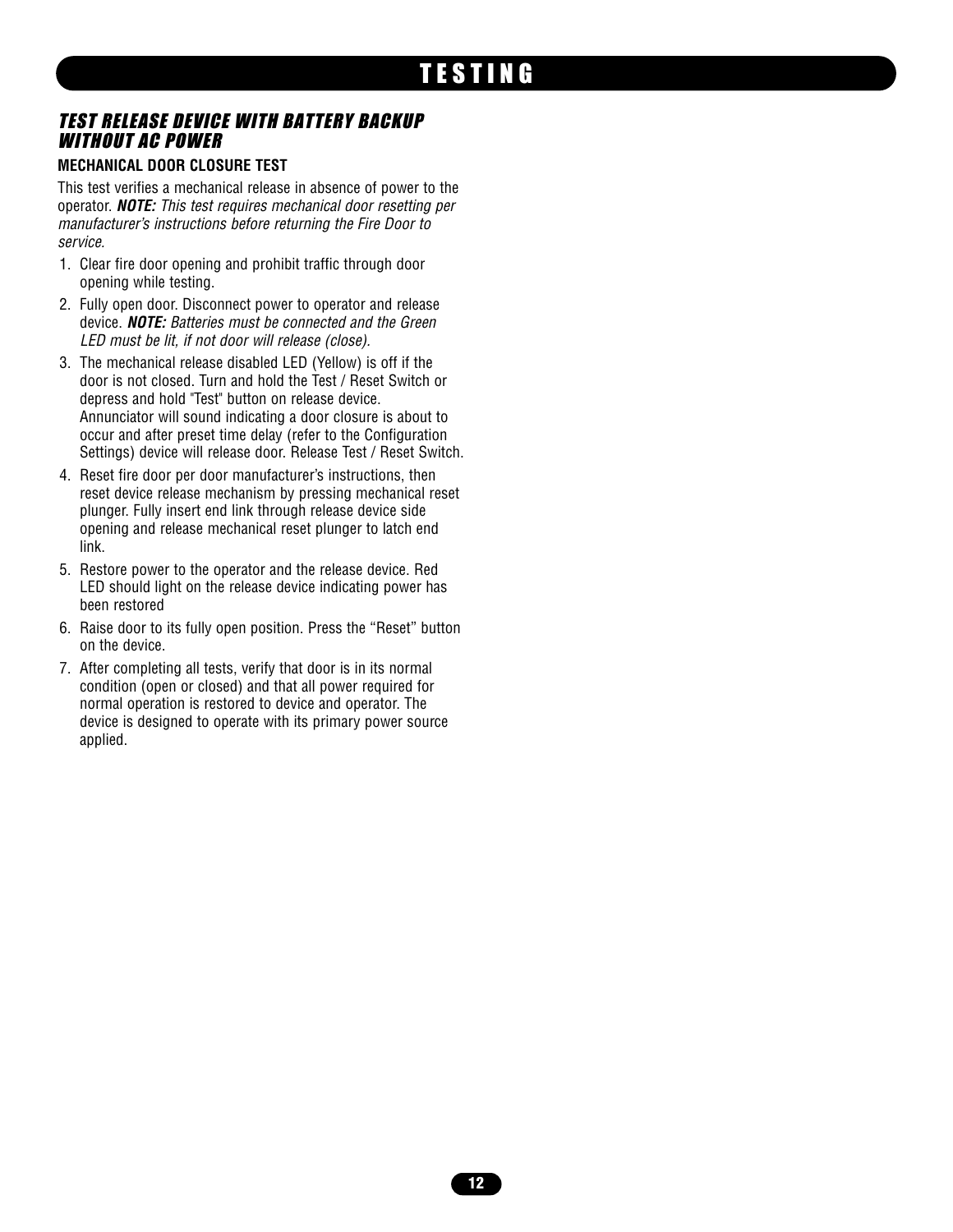# TROUBLESHOOTING





**Figure 11 - Logic Board LED Descriptions Figure 12 - Power Supply Board LED Descriptions**

| <b>LED</b>                               | <b>LED Color</b>    | <b>Description</b>                                                                                                                | <b>Action Required</b>                                                                                                                                               |
|------------------------------------------|---------------------|-----------------------------------------------------------------------------------------------------------------------------------|----------------------------------------------------------------------------------------------------------------------------------------------------------------------|
| <b>Battery</b><br>Present                | Green<br>(Fig. 13)  | If lit, batteries have been installed correctly and are<br>charging or have been fully charged.                                   | If the LED does not come back on after installing the<br>batteries, check battery connections are as illustrated.                                                    |
| Open Limit                               | Green<br>(Fig. 11)  | If lit, the device senses a triggered normally open limit<br>switch.                                                              | If door is on the Open limit, input is connected properly. If<br>door is not on the Open limit, check that auxiliary limit<br>connections are made as illustrated.   |
| Close Limit                              | Green<br>(Fig. 11)  | If lit, the device senses a triggered normally close limit<br>switch.                                                             | If door is on the Close limit, input is connected properly. If<br>door is not on the Close limit, check that auxiliary limit<br>connections are made as illustrated. |
| Mechanical<br>Release<br><b>Disabled</b> | Yellow<br>(Fig. 13) | If lit, the device is in a state where it will not release the<br>door.                                                           | This is caused by being in close limit or by sensing an<br>electric door operator. Check limit switch connections and<br>motor operator control voltage connections. |
| Annunciator<br><b>Open</b>               | Yellow<br>(Fig. 11) | If lit, 2.2k Ohm resistor is not installed on the annunciator<br>circuit. Note that LED lights when system is in alarm condition. | Check that the annunciator is installed as described in<br>Wiring Instructions.                                                                                      |
| Detector<br>Open                         | Yellow<br>(Fig. 11) | If lit, 2.2k Ohm resistor is not installed on the smoke<br>detector circuit.                                                      | Check that a 2.2k Ohm resistor is connected in the circuit<br>as illustrated.                                                                                        |
| Ground<br>Fault                          | Yellow<br>(Fig. 12) | If lit, a short to earth ground exists.                                                                                           | Check that release device and all ancillary devices/loops<br>(detectors, annunciators, etc.) are grounded properly.                                                  |
| Annunciator<br>Short                     | Red<br>(Fig. 11)    | If lit, the annunciator circuit is short-circuited.                                                                               | Check that the annunciator is installed as described in<br>Wiring Instructions.                                                                                      |
| Line Power<br>Present                    | Red<br>(Fig. 13)    | If lit, the line power is connected and switched "on."                                                                            | If the LED does not light when power is applied, check<br>that the power is connected to L1 and L2 as described in<br>Wiring Instructions.                           |
| Detector<br>Short                        | Red<br>(Fig. 11)    | If lit, the smoke detector circuit is short-circuited.                                                                            | Check that the smoke detectors are connected in the<br>circuit as illustrated. Press the "Reset" button to reset the<br>detectors.                                   |

### DIAGNOSTIC LEDS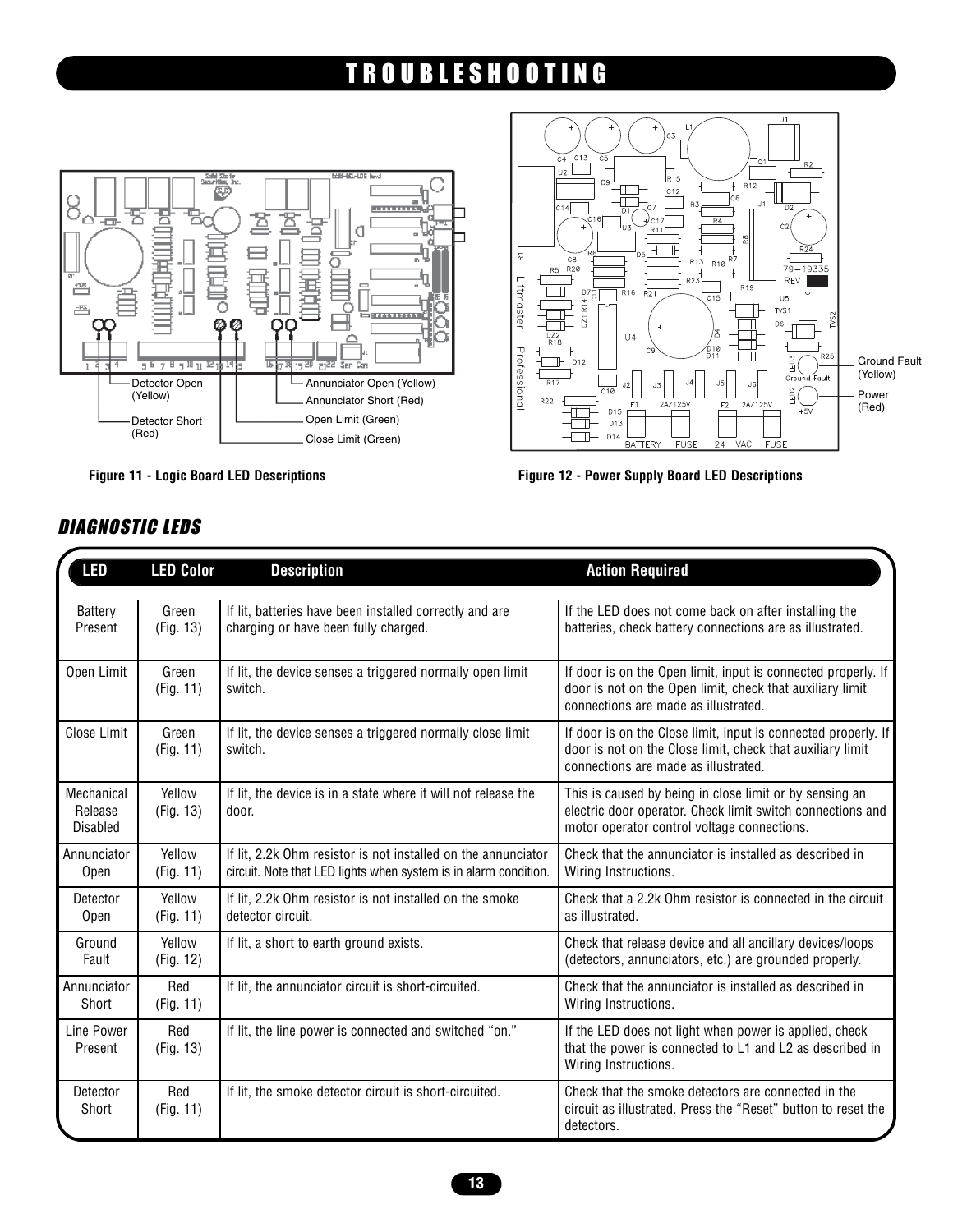# MAINTENANCE

### MAINTENANCE

**MAIN I ENANGE**<br>The release device has no scheduled maintenance requirements. The device has been designed and tested for use in dry, indoor locations. Testing of the device at least once every 90 days is recommended, but test intervals shall ultimately be subject to criteria established by the Authority Having Jurisdiction (AHJ).

### **FUSE REPLACEMENT PROCEDURE AND REPAIR PARTS**

The device is shipped with the fuses installed and replacement<br>fuses (2) are provided in a separate parts bag. Two serviceable fuses, both 2 Amp, 2AG, slo-blo fuses, are required for proper operation and protection of the power supply circuit board. The fuse present at position F1 limits the amount of current coming into and going from the battery. The fuse present at position F2 limits amount of current into power supply board. The device is shipped with the fuses installed and replacement

For replacement parts, refer to Accessories and Replacement Parts page.

# **ATTENTION BATTERY MAINTENANCE/TESTING**

No maintenance or testing is required for the battery. An audible warning tone, generated by the trouble annunciator, will sound when the battery is approaching the minimum operating threshold. This indicates the need to replace the battery. Replace the batteries every 2 years.

For replacement parts, refer to Accessories and Replacement Parts page.

#### **BATTERY DISPOSAL**

Spent batteries must be treated as hazardous waste and disposed of in accordance with State, Local and Federal Regulations.

#### **PRECAUCIÓN ADVERTENCIA** Battery Green | If the Green LED is lit, then the battery is connected | If the LED does not light, check that the lea Battery | Green (Fig. 13) properly and charged above the minimum acceptable level. If the LED does not light, check that the leads are connected to the battery as shown on the wiring diagram in this manual. Check Battery Fuse, F1 (Fig. 12). Disable Yellow (Fig. 13) If the Yellow LED is lit, the releasing device will attempt to close through the operator and not perform a mechanical release door closure in alarm. It should light if the operator control voltage is connected or the auxiliary close limit is active Connect operator control voltage connections to terminals 11, 12 and auxiliary close limit connections to terminals 13, 14. Power | Red (Fig. 13) If the Red LED is lit, then the line power is connected and switched "on." If the LED does not light when power is applied, check that power is connected as described in the installation manual electrical connections.Check 24Vac Fuse, F2, (Fig. 12). **LED Label LED Color Description Action Required**

### ENCLOSURE MOUNTED LEDS STATUS INDICATORS

# **WARNING**

To avoid SERIOUS PERSONAL INJURY or DEATH from electrocution, disconnect ALL electric and battery power BEFORE performing ANY maintenance.

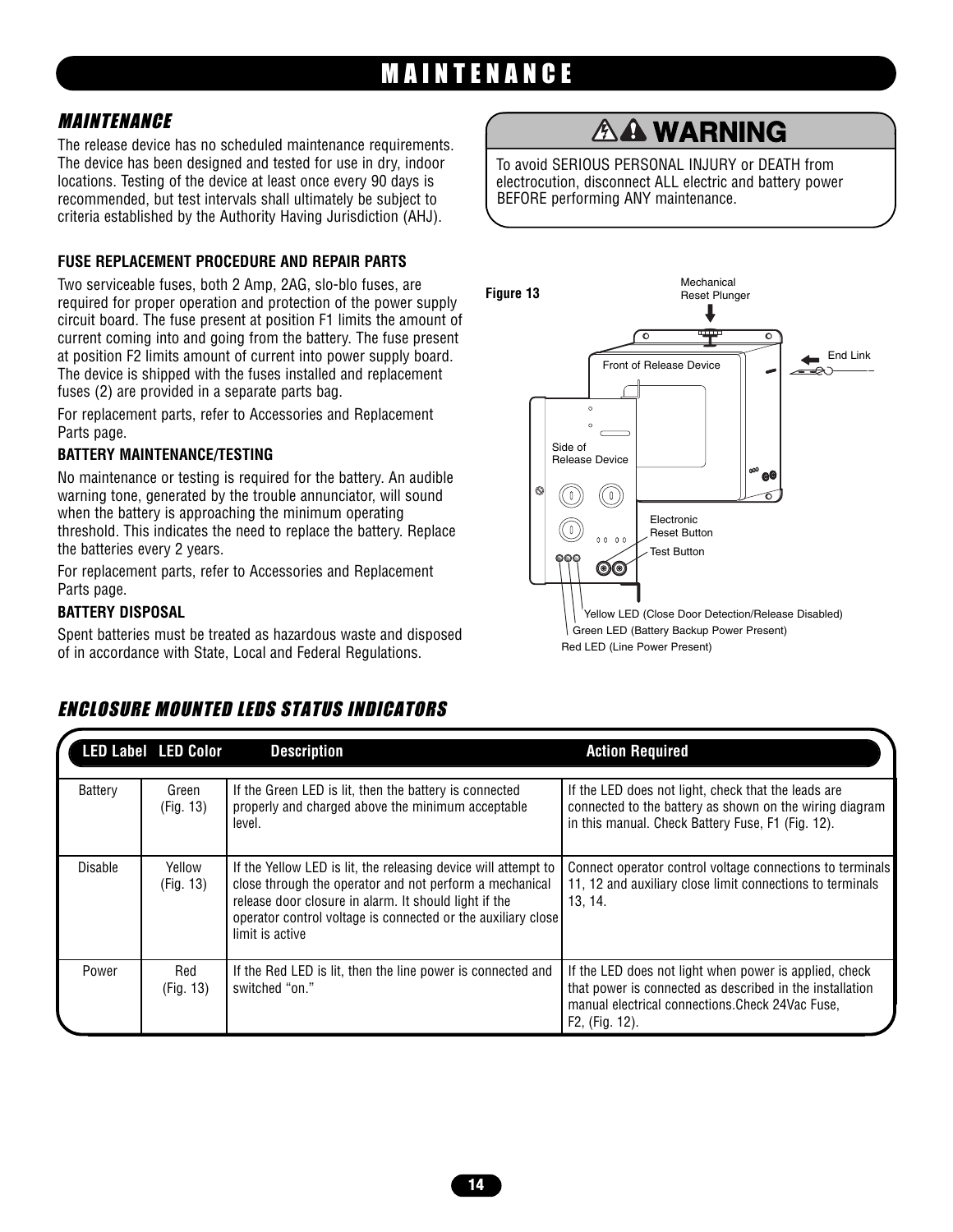# ACCESSORIES AND REPLACEMENT PARTS

### **ACCESSORIES**

|                | <b>ITEM PART#</b>   | <b>DESCRIPTION</b>                           |    | <b>ITEM PART#</b> | <b>DESCRIPTION</b>           |
|----------------|---------------------|----------------------------------------------|----|-------------------|------------------------------|
| 1              | LM8100              | Smoke Detector - 120V Photo                  | 12 | LMEH1224ADA       | Horn - 12/24Vdc              |
| 2              | LM8100T             | Smoke Detector - 120V Photo with Thermal     | 13 | LMPSTR2475ADA     | Speaker Strobe - 24Vdc       |
| 3              | LM8100I             | Smoke Detector - 120V Ion                    | 14 | LML2475ADA        | Strobe - 24Vdc               |
| 4              | LM2W-B              | Smoke Detector - 12/24Vdc 2-Wire Photo       | 15 | LMHS2475ADA       | Horn/Strobe - 24Vdc          |
| 5              | LM2WT-B             | Smoke Detector - 12/24Vdc 2-Wire Photo       | 16 | LMEH1224ADA       | Horn - 24Vdc                 |
|                |                     | with Thermal                                 | 17 | LMPSTR1V75ADA     | Speaker Strobe - 120Vac      |
| 6              | LM4W-B              | Smoke Detector - 12/24Vdc 4-Wire Photo       | 18 | LML1V750ADA       | Strobe - 120Vac              |
| 7              | LM4WT-B             | Smoke Detector - 12/24Vdc 4-Wire Photo       | 19 | LMHS1V75ADA       | Horn/Strobe - 120Vac         |
|                |                     | with Thermal and Form C Relay                | 20 | LMEH120ADA        | Horn - 120Vac                |
| 8              | LM1424              | Smoke Detector - 24Vdc Ion                   | 21 | LM8SP             | Speaker 8"                   |
| 9              | LM1412              | Smoke Detector - 12Vdc Ion                   | 22 | LMEOLR1224        | End-of-Line Relay - 12/24Vdc |
| 10             | LMTH <sub>135</sub> | Heat Detector - 135 Degree Fixed Temperature | 23 | LMEOLR120         | End-of-Line Relay - 120Vac   |
| 11             | LMTH194             | Heat Detector - 194 Degree Fixed Temperature |    |                   |                              |
|                |                     | <b>REPLACEMENT PARTS</b>                     |    |                   |                              |
|                | <b>ITEM PART#</b>   | <b>DESCRIPTION</b>                           |    |                   |                              |
| 1              | <b>LMRK</b>         | Reset Knob                                   |    |                   |                              |
| $\overline{2}$ | LMELH               | End Link                                     |    |                   |                              |
| 3              | 01-32675            | Owner's Manual                               |    |                   |                              |
| $\overline{4}$ | LM2AG2AMP           | Fuse - 2Amp                                  |    |                   |                              |
| 5              | LMRT                | Remote Test / Reset Switch                   |    |                   |                              |
| 6              |                     | LMEOLRES-2-2 End-of-Line Resistor, 2.2 kOhm  |    |                   |                              |
| 7              | LM4AH12             | <b>Battery</b>                               |    |                   |                              |

*NOTE: Certain accessories above will require a separate power source. Refer to product manual.*

### HOW TO ORDER REPAIR PARTS

OUR LARGE SERVICE ORGANIZATION SPANS AMERICA Installation and service information call our TOLL FREE number: **1-888-528-7870**